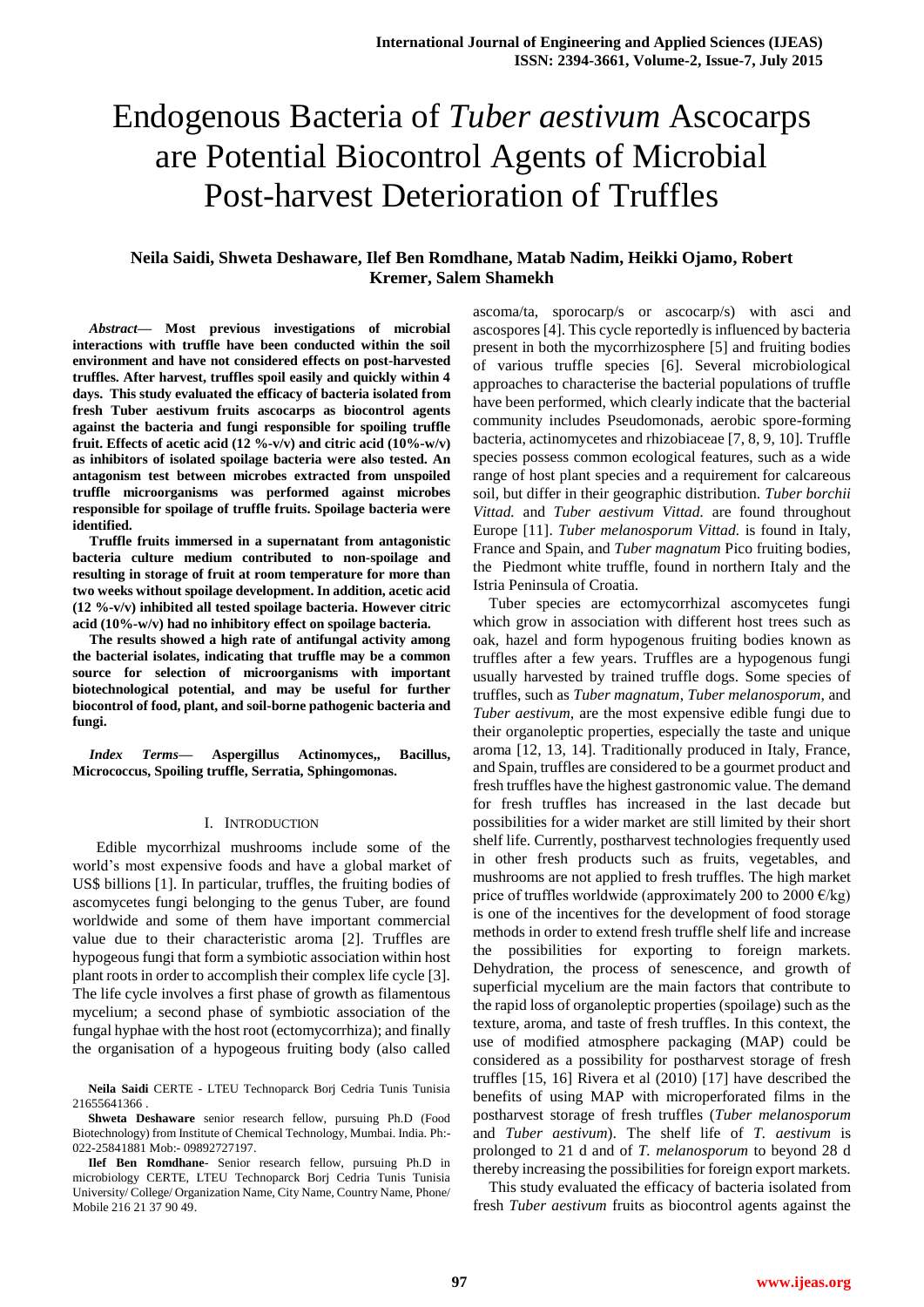bacteria and fungi responsible for spoilage of truffle fruit and to test the effect of acetic acid  $(12 \frac{9}{2} - \frac{V}{V})$  and citric acid (10%-w/v) on isolated spoilage bacteria.

## II. MATERIALS AND METHODS

## **Ascocarps of** *Tuber aestivum (T. aestivum)*

The ascocarps of *T. aestivum* was collected from Juva Truffle Center´s truffle orchard (Juva, Finland) with the help of a hunter dog (Fig 1). *T. aestivum* were dug out from natural truffle-grounds in October, 2014. The fresh collected truffles were individually wrapped to prevent cross-contamination, transported from the truffle-grounds to the laboratory in insulated boxes with ice packs and processed within a few hours.

The samples were brushed with a wet soft brush, rinsed with tap water, and forced air dried in a laminar cabinet. Qualitative selection of the carpophores was made by discarding truffles with soft texture, those parasitized as well as those extensively damaged during the harvest (by shovel or dog's teeth). The truffles were subsequently kept at 4 ◦C for 1 d until further investigations.



**Figure 1:** Photos of truffle ectomycorrhiza sampled from oak root systems from the square of Juva Truffle Center JTC with the help of trained *dogs* which are usually used for hunting the *truffles.* 

The pH and electrical conductivity of the truffle suspension was determined by using a potentiometric electrode (720, Germany). The percentage of truffle dry matter content was determined after drying a fresh truffle ascocarp at 40ᵒC until constant weight.

#### **Samples and the origin of spoiling microbial strains**

In this study, the spoiled surface white layer (extracted from truffle stored at room temperature for two days) and the spoiled green layer (extracted from truffle stored at room temperature for 5 days) contained the microorganisms responsible for spoilage of fresh truffles. Extraction of the microorganisms from spoiled truffle ascocarps was performed as described by Chand-Goyal and Spotts (1996) [18]. The isolated microorganisms from both layers of spoiled truffle were grouped into group 1 and group 2 respectively (Figure 2).

The microorganisms recovered from spoiled truffle fruit surfaces were suspended in 90 mL of sterilized physiological

salt solution (0.9 % w/v NaCl) in 250 mL Erlenmeyer flask by agitation on a rotary shaker for 30 min at 240 rpm.

A 100 µL aliquot of each microbial suspension was spread-plated on tryptic soy agar (TSA) (Sigma, Germany) and yeast extract agar medium (YEAM). After the incubation for 1-2 days at 25°C, bacterial colonies which appeared on the plates with different morphotypes were individually isolated and cultured as single colonies on TSA and YEAM media. After incubation at room temperature, each isolate was inoculated on truffle ascocarps to verify its involvement in spoilage. Subsequently, the inoculated truffle ascocarp was pulverized to yield a suspension of  $10^5$  spores/ml and  $10^7$ CFU/ml for fungi and bacteria, respectively. After 24-48h of incubation at room temperature (approximately  $25^{\circ}$ C), microorganisms showing spoilage (expressed by layer spoiling developed on fruit surfaces) and release of specific volatiles served as the basis for identifying these isolates as spoilage microorganisms.

## **Isolation procedure for antagonistic bacteria Antagonism test in Petri dishes**

Group 3 bacteria consisted of bacteria extracted from the first layer of fruit from non-spoiled truffles. An antagonism test was performed with the bacteria belonging to Group 3 against Groups 1 and 2, respectively. An aliquot of 100 l of culture growth in TSB sampled from the spoilage bacteria or fungi was spread on the surface of PDA and each plate was then inoculated with five spots of antagonistic G3 bacteria.

After incubation at room temperature for 24-48h a clear zone  $(>0.5$  cm) around the antagonistic bacteria indicated production of active substances involved in growth inhibition of the spoilage strains. A confirmative test was performed on the agar surface with a layer of inoculated fungi with the antagonistic bacterial strains individually applied in intersecting lines on the plates.

Isolates that markedly inhibited the growth of the spoilage fungi or bacteria were identified according to diagnostic guidelines listed in Bergey's manual (1984) [19].

#### **Kinetics of the inhibition of fungal spoilage**

Spores of fungi responsible for spoilage were enumerated periodically (5, 10, 30 min) after blotting the surface of PDA plates containing a 24-h culture of antagonistic bacteria spotted in the center of the plate.



**Figure 2.** Photo of spoiled *Tuber aestivum* fruiting bodies stored at room temperature during only two days **A**, or 5 days **B**, providing the bacteria and fungi responsible for spoilage Group 1 and Group 2. Photo C presented Fresh and healthy *Tuber aestivum* fruiting bodies (truffle kept in freezer for at least 2h). The freeze fruiting body is submitted to a storage at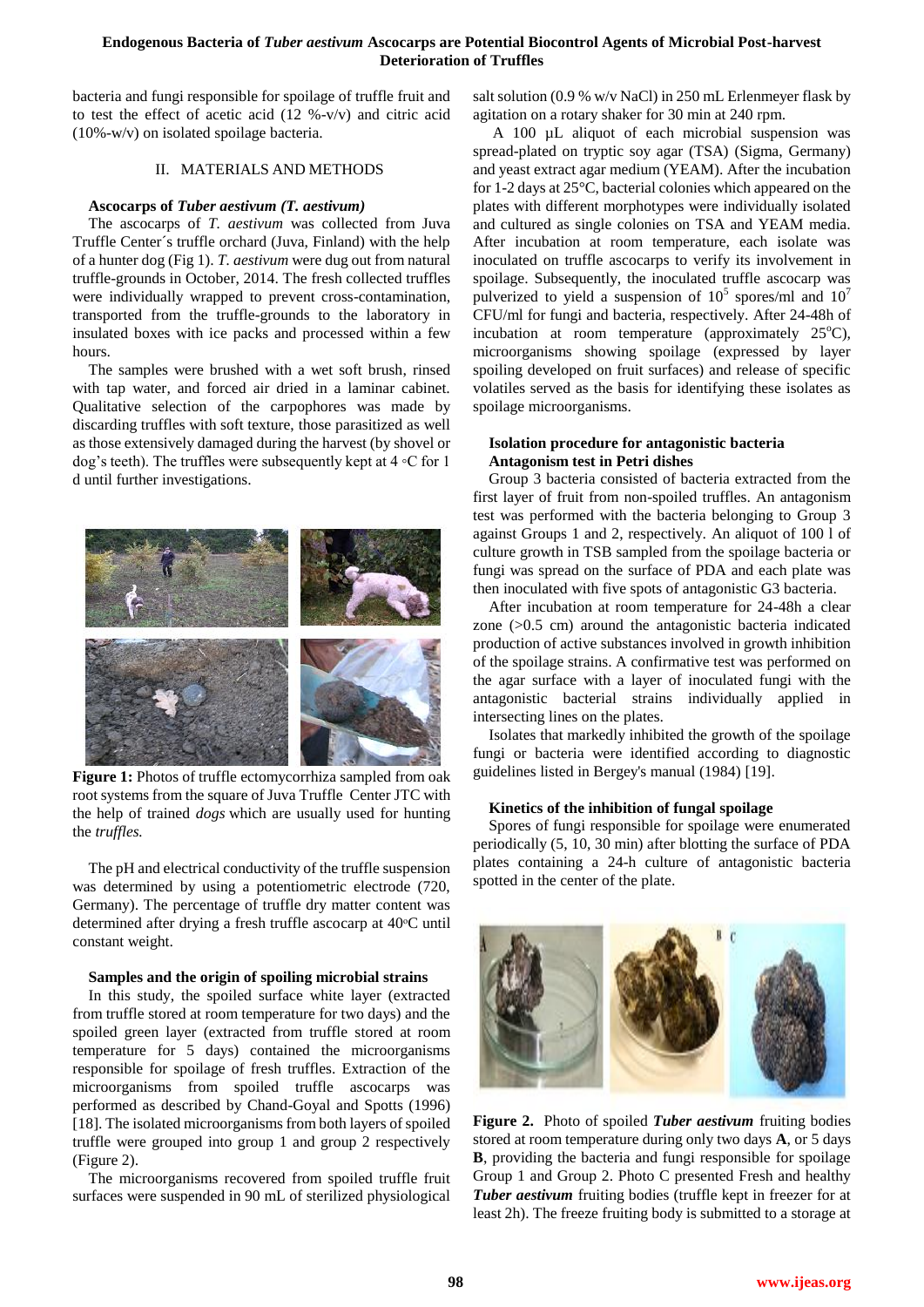4°C for 6h followed by a second storage at room temperature approximately 22°C for 6 h before microorganisms extraction) providing bacteria and fungi named Group 3 probably antagonistic to spoiling microorganisms.

Samples of 100 µl of the fungal spore suspension flooding the Petri dish was taken at increasing distances (2, 4, 8 cm) from the spot of bacteria to the border of the plate. The 100 µl sample was diluted with 900 µl of physiological saline. Fungal spores were enumerated using a haemocytometer.

#### **Antagonistic test performed in truffle**

Selected isolates were transferred into 10 mL of TSB liquid medium in 100-mL Erlenmeyer flasks and incubated by shaking each culture at 100 rpm for 2 days under ambient conditions. Inhibitor activity against spoilage fungi by the bacterial suspensions was assayed at room temperature with truffle fruit pieces of 1x1 cm each placed in empty plastic Petri dishes. Each truffle fruit was drenched in a bacterial suspension (approximately  $10^8$  CFU per fruit). After air drying, the fruits (treated and no treated) were spray-inoculated with a spore suspension of spoilage fungi (approximately  $10^5$  spores/mL) and incubated at room temperature. Individual cultures and a consortium of the mixture of the three most efficient antagonistic bacteria were evaluated.

#### **Bacterial counts and identification**

Bacterial counts were determined by serial dilutions and plated onto tryptic soy agar after 48 or 72 h of incubation at 25°C. Bacteria colonies were roughly identified on the basis of their morphology and gram reaction and identification was considered based on diagnostic guidelines listed in Bergey's manual (1984) [19].

## **Fungi identification**

The pure isolate of the fungi cultured on PDA medium was examined critically using prepared microscopic slides. Identification of the fungal species was performed with the aid of binocular compound microscope (10 and 40X) adopting the techniques used by Brugge (1977) [20]. Selective medium for Rhizopus recommended by Kordowska-Wiater et al. (2012) [21] was used: 0.2% (w/v) KH<sub>2</sub>PO<sub>4</sub>, 0.14% (w/v) (NH<sub>4</sub>)<sub>2</sub>SO<sub>4</sub>, 0.05% (w/v) MgSO<sub>4</sub>  $\times$ 7H<sub>2</sub>O, 0.03% (w/v) CaCl<sub>2</sub>, 0.1% (w/v) yeast extract, 0.05% (v/v) microelements solution (FeSO<sub>4</sub>  $\times$  7H<sub>2</sub>O; MnSO<sub>4</sub>  $\times$  H<sub>2</sub>O; ZnSO<sub>4</sub>), 0.1% (v/v) Tween 80, 1.0% (w/v) sugar (sucrose, maltose, L-arabinose), 2.0% (v/v) agar, pH 5.5-5.7. Also, for Aspergillus strains the identification was to genus level by means of their morphological characteristics and replicated in Malt Extract Agar (Sigma-Aldrich) with the following composition distilled water 1000mL: malt extract 30.0 mycological peptone 5.0 Agar 15.0.

## **Chemical treatment**

An initial chemical treatment for control of spoilage microorganisms comprised of 10 mL of 12 % acetic acid added to a fungal spore suspension of  $10^5$ /mL. Magnetic agitation was applied for 1min and 100 µL of the mixture was spread on the surface of PDA medium followed by incubation at room temperature for 5 days. Bacterial chemical treatment was applied to a pellet of 20 mL bacterial culture grown in TSB medium. The supernatant was discarded and an equal volume of sterilized water was added to each pellet. Ten

milliliters of microbial suspension of approximately  $10<sup>7</sup>$ CFU/mL was adjusted to a final concentration of 10% v/v of acetic acid. After magnetic agitation for 1min, 100 µL of the mixture were spread on the surface of TSA medium followed by incubation at room temperature for 3 days. As a second treatment, the same protocol was applied by using citric acid 10% w/v instead of 12 % acetic acid.

Physio-chemical truffle characterization, antagonistic tests, the kinetics of fungi inhibition and chemical treatment were performed by using at least three repetitions.

### III. RESULTS

#### **Truffle fruit characteristics**

Results showed that the truffle fruit possess the following characteristics: pH=4.9 in 34 % suspension in water; dry matter content 24%.

#### **Spoilage bacteria**

The first group of spoilage microorganisms (G1) denoted with a suffix (BFS) extracted from a spoiled truffle fruit incubated for only 24h at room temperature included four different bacteria designated as BFS1, BFS2, BFS3 and BFS4. Also, mycelia extracted from truffles were isolated on PDA medium and denoted M. The second group of microorganisms (G2) obtained by extending the time for spoiling to 5 days included two fungi, F1 and F2 and other four bacteria B1, B2, B3 and B4 (Table 1).

# **The spoiling effect of individual strains on truffle fragment**

Each bacterial suspension was pulverized at the surface of truffle fruit and incubated at room temperature. Results showed that all predicted spoilage microorganisms belonging to the first or the second group showed a spoiling effect when added individually to a truffle fruit body (Figure 3).

## **First contact between F1 (spoiling fungi) and A1 (antagonistic bacteria)**

The first contact between the bacteria A1 and the spoiling fungus F1 by flooding surface PDA with a spore suspension showed abundant spores around the antagonistic bacterium after 5 min of contact. When the time is extended to 10 min of contact, the number of spores around the antagonistic bacterium was reduced and after half an hour the number of spores was further reduced around the antagonistic bacteria with all spores of spoiling fungi blocked towards the border of Petri dishes (Figure 4), showing production of active substances by the spoiling fungi.

Quantification of spores after contact with antagonistic bacteria showed clearly that the contact during only 2 min between the fungi F1 and the strain A1 was insufficient to reduce the number of spores in all samples considered at different distances from the center of the Petri dishes. However, extending the time of contact to 10 min or more reduced considerably the spores numbers mainly adjacent to antagonistic bacteria. The number of spores became more important in the border of Petri dishes (Figure 5).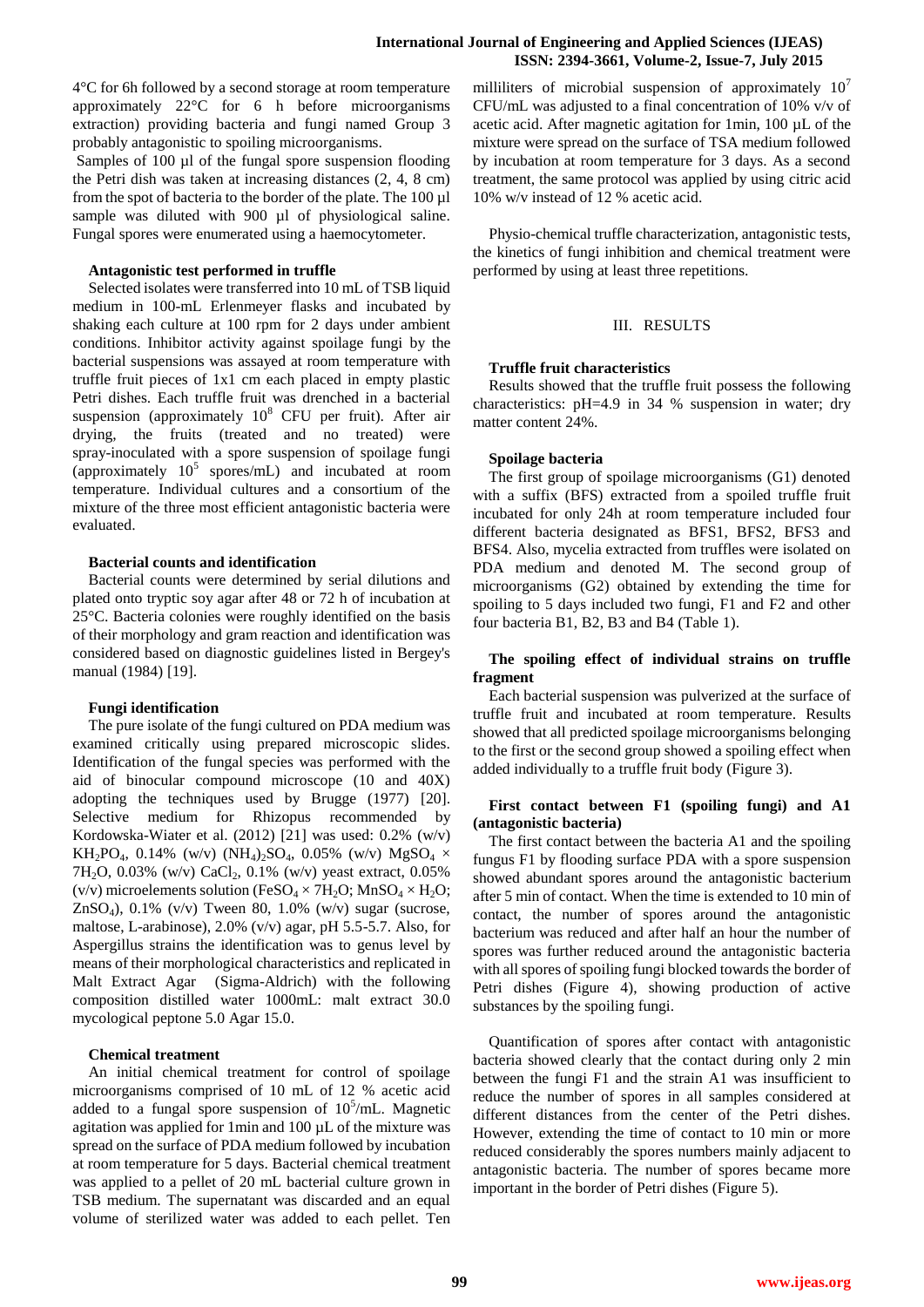

**Figure 3**. Photo of inoculated truffle fruits with each spoiling bacteria or fungi.

The control sample was not inoculated. The photo is taken 24h after inoculation and storage at room temperature. the photo presented only one repetition but the experiment was performed in triplicate.

BFS1, BFS2 and BFS3 indicated the first spoling bacteria*.* F5 and F6 Two fungi responsible for the later spoiling phenomena. BFS1+F5: indicated that the body truffle is inoculated by mixture of first spoling bacteria and fungi strain F5.



**Figure 4. Effect of first contact between F1 (spoiling fungi) and A1 (antagonistic bacteria)**

**1**: Spores of fungi F1 in association with active compound liberated by antagonistic bacteria A1; **2**: Active compound of antagonistic bacteria A1; **3**: Contact of A1 and F1 during 5 min; **4**: Active compound produced by F1 after 30 min of contact with A1; **6:** Contact of A1 and F1 during 30 min of contact with A1; **7**: Contact of A1 and F1 during 10 min of contact with A1. Bleu narrow indicated the direction in Petri dishes from the center to the border. The experiment was performed in triplicate and we choose only some photos to present. but after each inoculation of antagonistic bacteria the same phenomena was observed.

The first contact between the bacteria A1 and the spoiling fungus F1 by flooding surface PDA Petri dishes with a spore suspension showed abundant spores around the antagonistic bacterium after 5 min of contact. When the time is extended to 10 min of contact, the number of spore around the antagonistic bacterium was reduced and after half an hour there was reduction of the number of spores around the antagonistic bacteria and all spores of spoiling fungi were blocked towards the border of Petri dishes (Figure 5) and showed a production of active substance by the spoiling fungi.

The results indicate the production of two active compounds: the first one produced by the antagonistic bacteria situated at the center of the plates and the second one produced by the spoilage fungi close to the plate borders.

# **Collection of bacteria isolated from truffles and their biotechnological properties**

A total of twenty-eight strains were isolated by culture-dependent methods from *T. aestivum* extracts.

All strains were tested for antagonism directed against spoilage bacteria. The most effective bacteria determined by the antagonistic test are presented in Table 2. Bacteria efficient in reducing growth of spoilage bacteria or fungi were identified. In addition, bacteria and fungi responsible for spoiling truffle were also identified.

Identification of bacteria, based on the Flow diagnostic guidelines [19] (Bergey, 1984), are presented in Table 1. Most of the first spoilage

**Table 1 .** Identification of spoilage bacteria and fungi, antagonistic bacteria and effect of 12% v/v acetic acid and 10% w/v citric acid.

|                                | <b>Strain</b>    | <b>Species</b>                      | Acetic acid $(12 \frac{9}{6} - w/v)$ | Citric acid $(10\% - w/v)$ |
|--------------------------------|------------------|-------------------------------------|--------------------------------------|----------------------------|
| <b>Spoiling Bacteria/Fungi</b> | <b>BESI</b>      | Micrococcus luteus                  | ÷                                    |                            |
|                                | BFS <sub>2</sub> | Staphilococcus aureus.              | $\ddot{}$                            |                            |
|                                | <b>BFS3</b>      | Micrococcus varians                 | $\ddot{}$                            |                            |
|                                | <b>BFS4</b>      | Enterococcus faecalis               | ÷                                    |                            |
|                                | м                | Mycelia of the T. estivium          | $\ddot{}$                            |                            |
|                                | Fl               | Rhizopus sp                         | ÷                                    |                            |
|                                | F2               | Aspergillus sp                      | $\ddot{}$                            |                            |
|                                | B1               | Micrococcus varians                 | ÷                                    |                            |
|                                | B <sub>2</sub>   | Serratia fonticola                  | $\ddot{}$                            |                            |
|                                | B <sub>3</sub>   | Micrococcus luteus                  | $\ddot{}$                            |                            |
|                                | <b>B4</b>        | Streptococcus spp.                  | ÷                                    |                            |
|                                |                  | Group B (Streptococcus agalactiae). |                                      |                            |
| <b>Antagonistic Bacteria</b>   | 10               | <b>Bacillus</b> sphaericus          | ÷                                    |                            |
|                                | 169              | Actinomyces sp                      | $\ddot{}$                            |                            |
|                                | 191              | Sphingomonas sp                     | ÷                                    |                            |

Identification of bacteria based on flow Charts in Bergey's Manual of Determinative Bacteriology 1984 [19], BFS: Bacteria first step spoiling means bacteria responsible for early spoilage which appeared within two days incubation at room temperature BFS1, BFS2, BFS3, BFS4. B1, B2, B3, B4 bacteria later step spoiling. F6, F5 fungi later spoiling,

bacteria belong to gram positive cocci strains except the strain B2 which is gram negative.

# **Collection of microorganisms isolated from truffles and their biotechnological properties**

The first spolage bacteria BFS1, BFS2, BFS3 and BFS4 were identified as *Micrococcus luteus Staphylococcus aureus, Micrococcus varians* and *Enterococcus faecalis,*  respectively*.* However B1, B2, B3 and B4 spoilage bacteria, which appeared later (after 5 days truffle incubation at room temperature) were identified as *Micrococcus varians, Serratia fonticola, Micrococcus luteus and Streptococcus agalactiae,* respectively. Two fungi responsible for later spoilage were *Rhizopus sp.* and *Aspergillus sp.* (Figure 6). Mycelia of *T. aestivium* (M) was also isolated.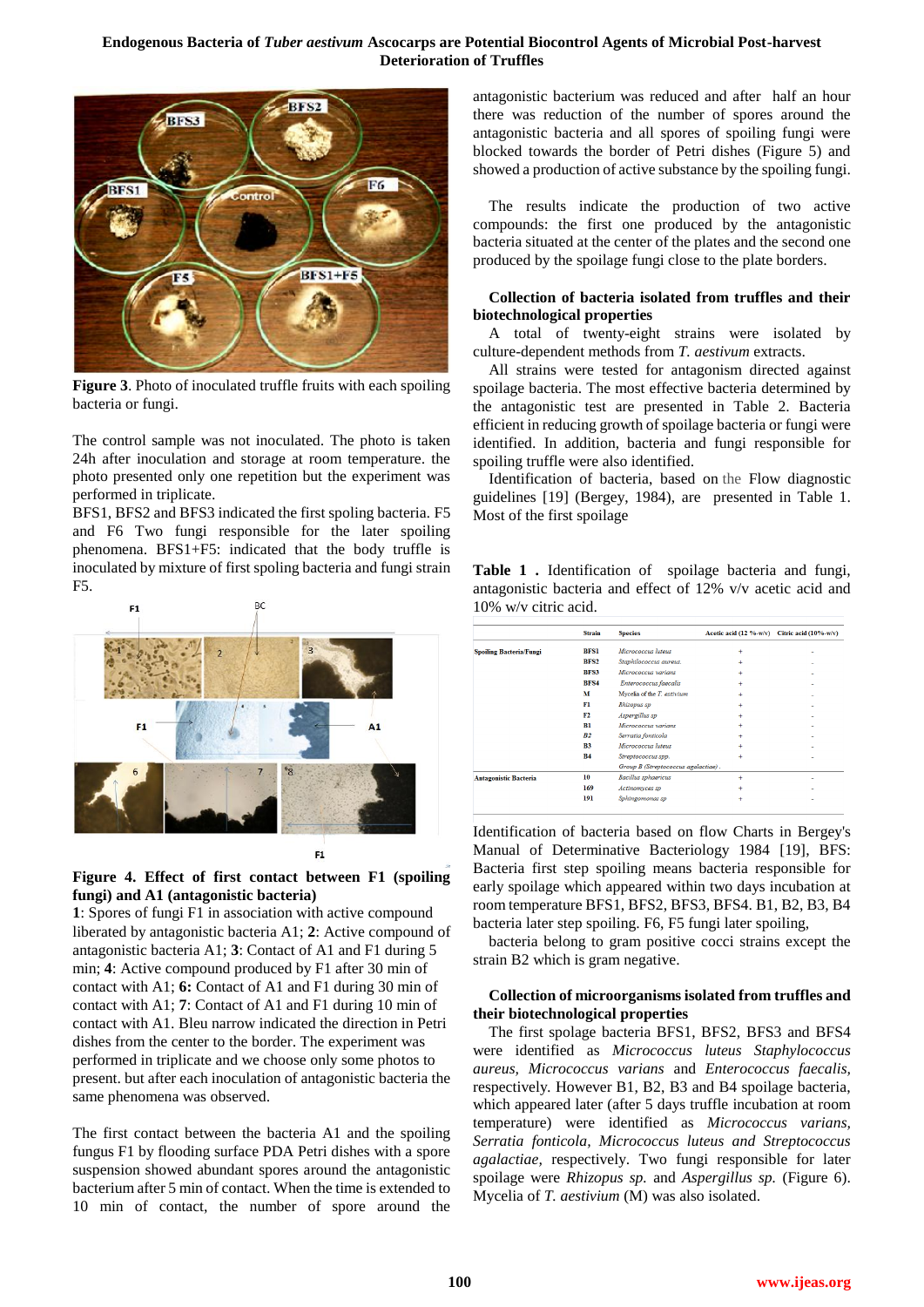## **International Journal of Engineering and Applied Sciences (IJEAS) ISSN: 2394-3661, Volume-2, Issue-7, July 2015**

**Table 2.** Antagonism test by bacteria provided from no spoiled fruit (antagonistic strain) and bacteria responsible for spoiling truffle fruit.

| Antagonistic strains | Spoilage strains |                          |   |        |                |       |      |                            |      |                      |                |
|----------------------|------------------|--------------------------|---|--------|----------------|-------|------|----------------------------|------|----------------------|----------------|
|                      |                  | BFS1 BFS2 BFS3 BFS4 M F1 |   |        |                |       | F2   | B1                         | B2   | B <sub>3</sub>       | B4             |
| A1                   | $^+$             |                          |   |        | $\blacksquare$ | $+++$ | $++$ | $\overline{\phantom{a}}$ . | $++$ | $\ddot{\phantom{0}}$ | $^{+}$         |
| A2                   |                  |                          |   | $^{+}$ |                |       | ٠    |                            |      | $++$                 | $\blacksquare$ |
| A <sub>3</sub>       | ٠                | $^+$                     | ٠ | $^+$   |                |       |      |                            |      |                      |                |

Indicator strains means spoiling bacteria. BFS: Bacteria first step spoiling means bacteria responsible for early spoiling which appeared within two days incubation at room temperature BFS1, BFS2, BFS3, BFS4. B1, B2, B3, B4 bacteria later step spoiling. F6, F5 fungi later soiling, Producers bacteria means antagonistic bacteria able to limit the growth of spoiling fungi or bacteria. -: no Absence of inhibition zone,  $+$ : inhibition zone is under  $2mm$ ,  $++$ : inhibition zone is over 0.5mm. \*Results indicate mean of three independent experiments.



**Figure 5.** Enumeration of fungal spores responsible for spoiling effected during increasing time (5 min : **A**, 10 min **B**, 30 min: **C**) after blooding the Petri dishes containing a previous 24h culture of antagonistic bacteria A1 put in spot at center of the Petri dish.

The sampling of 100  $\mu$ l from the sporal fungal suspension was considered at increasing diameter (2, 4, 8 cm) from the spot of bacteria. The sampled 100 µl was diluted in 900 µl of physiological water. Then, spores enumeration was considered by counting with a heamacytometer.

For the gram negative bacterium B2 responsible for spoilage of truffle, biochemical analysis showed the following characteristics: oxidase negative, lactose fermentation positive, MR-VP positive and  $H_2S$  negative. Based on these characteristics, strain B2 was identified as *Serratia fonticola*  using Bergey's manual (1984) [19].

The three bacteria antagonistic against most spoilage bacteria were identified as: strain A1, *Bacillus subtilis*; strain A2, *Actinomyces* sp; and strain A3; *Sphingomonas* sp*.* The primary spoilage bacteria may serve to develop a favorable micro-environment for establishment of succeeding spoilage bacteria or fungi.

.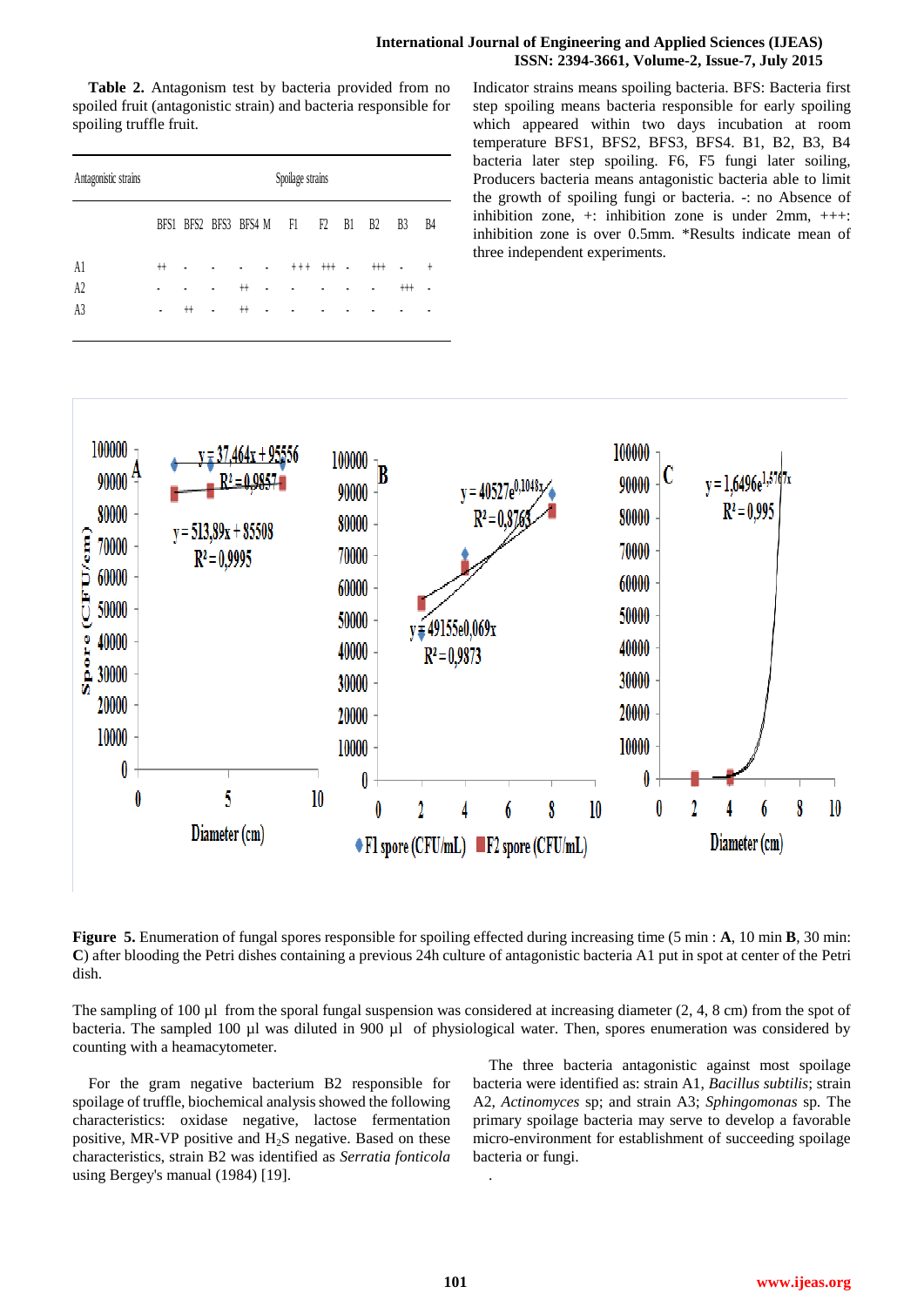



#### **Figure 6**. **Aspect of phenotypes of spoiling fungi F1 and Serratia strain isolated from** *T. aestivum* **ascocarps.**

**A:** range of conidiophores phenotypes, which phylogenetically belong in Aspergillus (One example of Fungi responsible for *T. aestivium* spoiling) experiment performed at room temperature approximately 25 °C. Photo examined microscopically with x10 and x40 objectives, respectively. **B:** *Serratia fonticola* isolated from *T. aestivum* ascocarps **C**: Serratia strain isolated from *T. aestivum* ascocarps.

#### **Antagonism test with truffle fruits**

When truffle fruit was dipped in individual supernatant or the consortium culture composed of three bacteria inhibitory toward at least one fruit spoilage pathogen, and incubated at room temperature for three days, spoilage development was eliminated and moisture content was reduced (Figure 7).

## **Effect of acids on spoiling fungi and bacteria isolated from** *T. eastivium*

Acetic acid (12 %-v/v) possesses a high inhibitory effect on all isolates of spoilage bacteria. However, citric acid (10%-w/v) applied to spoilage bacteria showed no inhibitory effect (Table 1)**.** Following these treatments confocal microscopy revealed that citric acid changed the shape of fungal hyphae and their nuclear distribution. In fact, spore mixtures supplemented with acetic acid exhibited increased lengths of the hyphal tips, while more intense branching was observed in untreated mycelia (Figure 7).

## **DISCUSSION**

Originally, fresh truffle fruits possess a relatively low pH of 4.9 and the natural occurrence of organic compounds provides suitable conditions for the growth of acidophilic microorganisms. Common bacteria that cause spoilage are acetic acid bacteria, lactic acid bacteria and spore forming bacteria. Also most fungi thrive under acidic pH conditions. Kruzselyi and Vetter (2014) [22] analyzed the dry matter of *T. aestivum* fruits and reported that the fruit contents contained

19.11% crude protein; 2.27% crude fat; 22.03% crude fibre; 7.55% crude ash, 10.63% chitin, 48.9% carbohydrates: and 92.44% total organic constituents expressed on dry weight basis. The richness of *T. eastivium* in carbohydrates and crude protein may be the basis for microbial spoilage under the acidic micro-environment provided by the truffle fruit.

In fact, the truffle tuber is harvested from soil in September when temperature is favorable for many microorganisms thus the presence of bacteria in truffle is expected.

Among the truffle spoilage fungi, *Rhizopus spp.* are known to detrimentally affect other economically important food plants reported by its profusion in both tomato plants and potato in the field and during storage of the harvested products [23].

The presence of mycotoxin-producing *Aspergillus* species in food is considered a worldwide public health problem [24]. *Aspergillus spp.* are predominant in many food spoilage cases including in coffee beans in which the fungi can potentially produce toxins such as ochratoxin [25, 26].

Species of *Bacillus* have long been troublesome to food producers on account of their resistant endospores. Regarding truffle, previous research noted that *Bacillus*, and other closely related species were present in the brûlé zone. In fact, the development of the *Tuber melanosporum* mycorrhizal symbiosis is associated with the production of an area devoid of vegetation (commonly referred to by the French word 'brûlé').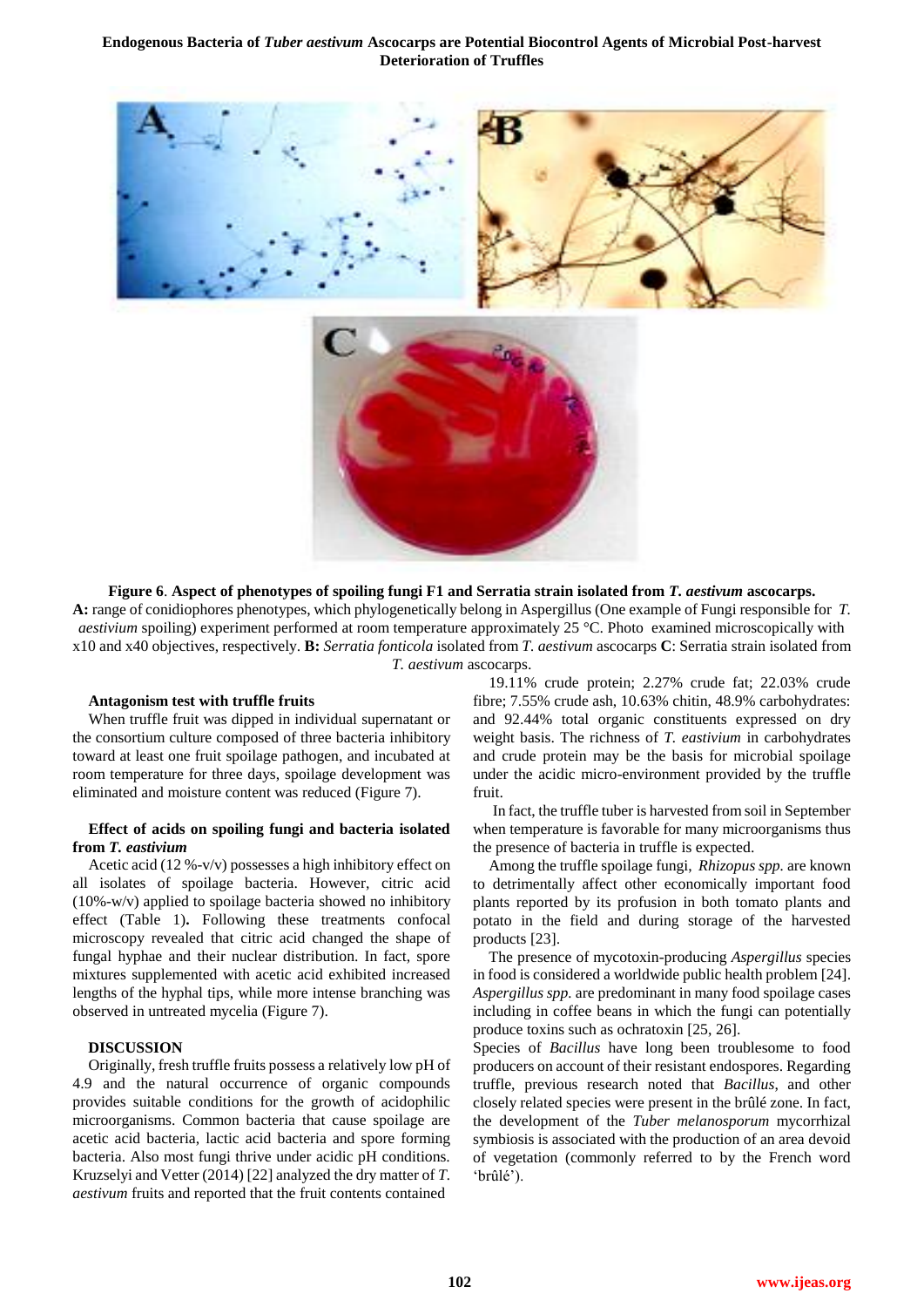**International Journal of Engineering and Applied Sciences (IJEAS) ISSN: 2394-3661, Volume-2, Issue-7, July 2015** 



**Figure 7**: Photos illustrating the antagonism test between fungi F1 and different antagonistic bacteria accompanied by photos of chemical treatment.

**A:** Photo of antagonism between some of bacteria isolated from no-spoiled truffle denoted with suffix A and spoiling fungi strain F1. Test was performed in PDA plates and each inoculated plate received five spot from the antagonistic bacteria. After incubation at room temperature for 24-48h a clear zone around the antagonistic bacteria indicated production of active substances able to kill the spoiling strains. **B**: Photo of the second confirmative test of the antagonistic bacteria individually set not in spot but in cross lines in shape X. **C:** Photo of truffle fruits immersed in a mixture of supernatant of bacteria able to limit the growth of the spoiling fungi. Control present the sample immersed in a sterilised potato dextrose broth. The photo is taken after two weeks of storage at room temperature after the inoculation. **D:** Photo of fungi F1 treated with (from left to right) acetic acid **12% v/v**, Control (without any previous treatment) citric acid 10% w/v. Volume of 10 mL of acetic acid 12 % was added to fungal sporal suspension  $10^5$ /mL. Magnetic agitation was applied for 1mn and 100 µL of the mixture were spread at surface of PDA medium. Photo is performed after 5 days incubation at room temperature. Microscopic photo (X40).

In these brûlé zones fungal communities as well as other microorganisms are affected by *T. melanosporum*. Firmicutes (e.g., *Bacillus*), several genera of *Actinobacteria*, and a few *Cyanobacteria* are more dominant inside the brûlé compared with outside [14]. Truffle Brûlés have an impact on the diversity of soil bacterial communities.

The presence of the *Bacillus subtilis* strain may have originated in the soil around the truffle ascocarps. Generally, the subtilis group (*Bacillus licheniformis*, *Bacillus subtilis*, and *Bacillus pumilus*), is associated with a range of clinical conditions, food spoilage such as ropy bread, and incidents of food-borne gastroenteritis [31]. *B. licheniformis* is a common contaminant of dairy products and has also been associated with food poisoning in humans, as well as with bovine toxemia and abortions [32]. Other studies showed that some *Bacillus* species may limit selected pathogenic fungi [33].

The first results of the present study showed that *T. aestivum* may provide interesting microbial strains to be

exploited in biotechnological applications. We also found that *T. aestivum* included spoilage bacteria able to negatively affect health and the environment. Contamination of fruits and vegetables generally is caused by bacteria including species of *Bacillus, Enterobacter, Lactobacillus, Leuconostoc, Pseudomonas, Sarcina, Staphylococcus,* and *Streptococcus*. Various molds and yeasts also inhabit the fruits and vegetables. The presence of one specific group of bacteria or others depend firstly on substrates present in the fruit body and on soil properties. Many members of the *Serratia* genus have been isolated from rhizospheres and shown to confer positive inputs such as Plant Growth Promoting Rhizobacteria (PGPR) traits, including solubilization of inorganic phosphate [34] and phytohormone production and phytoremediation [35], and protection of plants from flood-induced damage [36]. They also improve plant health indirectly by reducing plant pathogens of bacterial, fungal, and nematodal origin [37, 38]. These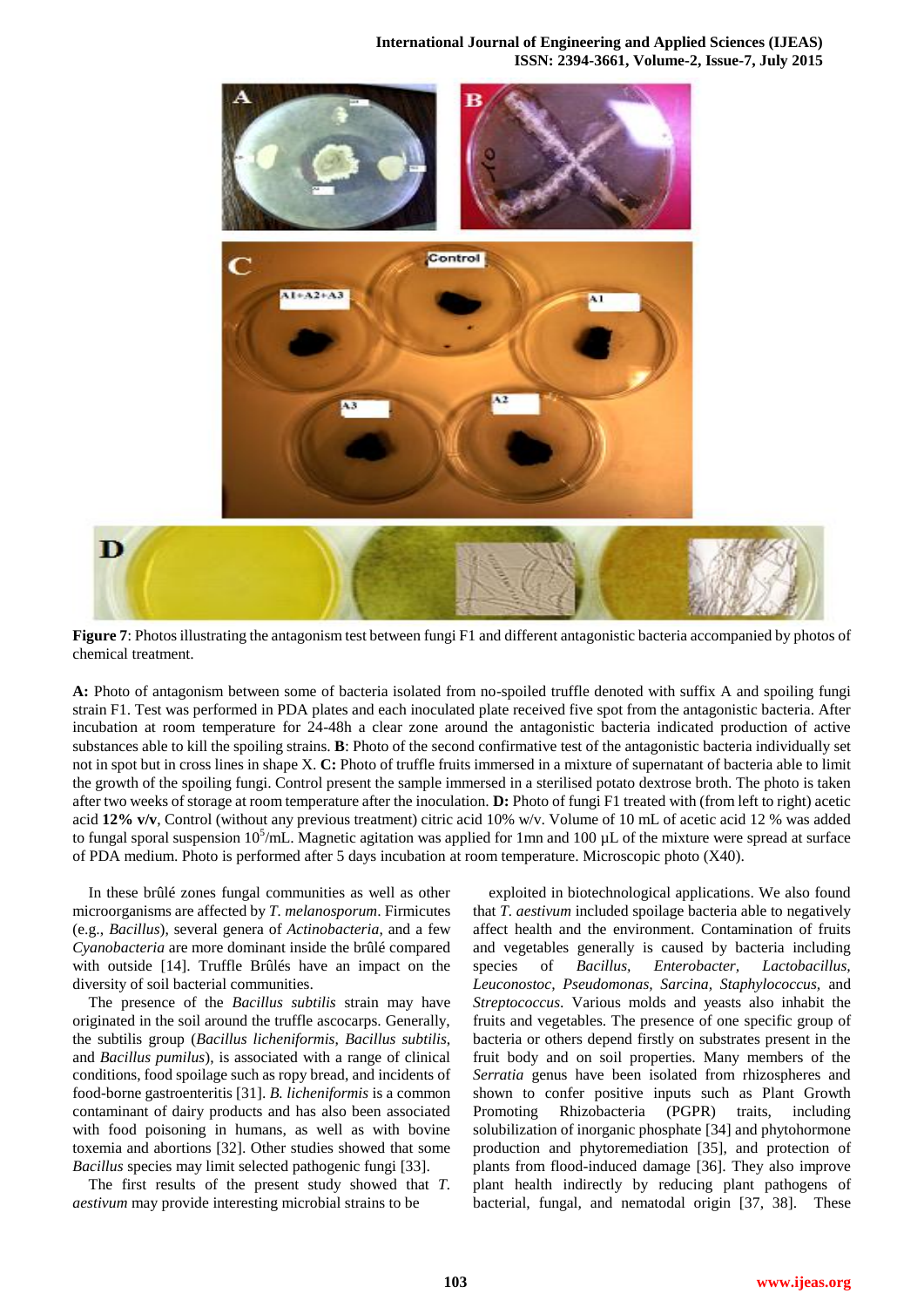benefits may be exploited in the future to improve the quality of truffle in its natural environment or in storage. Also, Rauha et al. (2000) [39] showed that some Finnish plant extracts may act against many spoilage bacteria such as *Bacillus subtilis*, *Micrococcus luteus*, *Staphylococcus aureus* and *Staphylococcus epidermidis*. It will be interesting to test the plant extracts on truffle fruit to extend storage time, since the major spoilage bacteria existing in Truffle fruit were affected by these extracts.

Most acidic fruits host the same groups of spoilage bacteria. For truffle spoilage, there are a few studies on the effects of various storage treatments for most of the common edible truffles. The change in the aroma is certainly influenced not only by soil characteristics, but depend also on bacteria and yeasts that live in the soil around truffle ascocarps. In fact, pure cultures of yeasts isolated from fruiting bodies of *T. melanosporum* and *T. magnatum* produce VOCs characteristic of each truffle.

Post-harvest decay control strategies often involve consideration of the following critical factors: type of spoilage organism involved, location of the pathogen, best time for application of the treatment, maturity of host, as well as external conditions such as environment during storage and transportation [40].

Weak organic acids such as acetic, lactic, benzoic, sorbic and citric acid have been traditionally used as preserving agents. These molecules inhibit growth of bacterial and fungal cells while sorbic acid has been reported to inhibit germination and outgrowth of bacterial spores [41]. Acetic acid at concentrations of 20–200 mM and 20–80 mM have been shown to induce programmed cell death in exponentially growing *S. cerevisiae* [42] and Z. bailii, respectively [43].

Acetic acid (pure) has been effectively used for treatment in vapour form [44] or as vinegar [45] for reducing post harvest decay. Fumigation with acetic acid has been carried out on apples, grapes, kiwifruit, pears, tomatoes [46], and stone fruit [47] to prevent decay caused by *B. cinerea, P. expansum or M. fructicola.* 

Ryu *et al.* (1999) [48] studied the effect of reduced pH over a range with combinations with different organic acids on *E. coli* O157:H7 and found that acetic acid was the most lethal and effective acid, followed by lactic, citric and malic acid. However Hsiao and Siebert, (1999) [49] reported that lactic acid was more lethal than acetic acid for *E. coli* O157:H7.

Delaquis *et al*. (1999) [50], studied the effect of fumigation of acetic acid (242 μl of acetic acid per liter of air for 12 h at 45°C) on mung bean seeds inoculated with *S. typhimurium*, *E. coli* O157:H7, and *L. monocytogenes* (3 to 5 log CFU/g) and found that it significantly inhibited the growth of *S. typhimurium* and *E. coli* O157:H7.

Antimicrobial action of acetic acid has also been shown in salmonella species both *in vitro* and on cut surfaces of apple slices [51]. Dipping lettuce in 1% citric acid in combination with 3 ppm ozone for 1 minute resulted in 2.31 - and 1.84-log reductions (*P* < 0.05) for *E. coli* O157:H7 and *L. monocytogenes* respectively [52]. Our results appeared in contradiction with those obtained by Shokri (2011) [53] who showed that citric acid has a significant antifungal activity against all pathogenic fungi tested (*Trichophyton mentagrophytes, Candida albicans, Aspergillus funigatus and Malassezia furfur*. Bjornsdottir et al. (2006) [54] studied the protective effects of different organic acids on survival of *E. coli* O157:H7 at concentrations between 5 and 10mM and found that acetic, malic and l-lactic acid can have protective effects (1- to 2- log survival) whereas citric acid did not exhibit any protective effect at similar concentrations. Citric acid has been used in synergism with different spices such as pepper by decreasing the pH and hence potentiating anti-bacterial effects [55].

Food spoilage is a complex process and excessive amounts of foods are lost due to microbial spoilage despite modern day preservation techniques. Despite the heterogeneity in raw materials and processing conditions, the microflora that develops during storage and in spoiling foods can be predicted based on knowledge of the origin of the food, the substrate base and a few central preservation parameters such as temperature, atmosphere, water content and activity, and pH. Based on such knowledge, more detailed sensory, chemical and microbiological analyses can be carried out on the individual products to determine the actual specific spoilage organism. Whilst the chemical and physical parameters are the main determining factors for selection of spoilage microorganisms, a level of refinement may be found in some products in which the interactive behavior of microorganisms may contribute to their growth and/or spoilage activity.

For truffle, the ascocarps are harvested from soil and, in their natural ecological medium, several bacteria were able to produce volatiles in a limited area around the truffle. This area is known as the brulé area. In soil, it was shown that truffle-associated bacteria may improve truffle nutrition via their ability to solubilize phosphate, iron, and other nutrients [28]. Previous studies on cultivable truffle ascocarps-associated bacteria have focused on *Pseudomonas* and *Bacillaceae* strains, and provided evidence that these species may be involved in ascocarp degradation and spore release, or mycelium differentiation [56, 8, 9] .

Barbieri *et al.* (2007) [7] published a comprehensive report on the molecular diversity of bacteria inhabiting the ascocarps of *T. magnatum*. Truffle ectomycorrhiza and fruiting bodies harbor a diverse microbial community including bacteria, yeasts and filamentous fungi [6, 7, 57].

Most microorganisms that are initially observed on whole fruit or vegetable surfaces are soil inhabitants, members of a very large and diverse community of microbes that collectively are responsible for maintaining a dynamic ecological balance within most agricultural systems [58].

In this study, we reported for the first time the isolation and characterization of bacteria antagonistic to truffle spoilage microorganisms. The results showed high antifungal activity among the isolates, indicating that truffle may be a common source for the selection of microorganisms with important technological potential, which may be useful for further biocontrol of food-, plant-, and soil-borne pathogenic bacteria and fungi. Further investigations to elucidate the nature of inhibiting compounds should serve as a source of bioactive compounds able to be exploited in the future to not only extend the storage time of truffle fruit but also to be applied in many other areas of biotechnology.

# Acknowledgments

This study was conducted at Juva Truffle Center, Finland and supported by Tunisian Ministry of Higher Education and Scientific Research. The financial support of Regional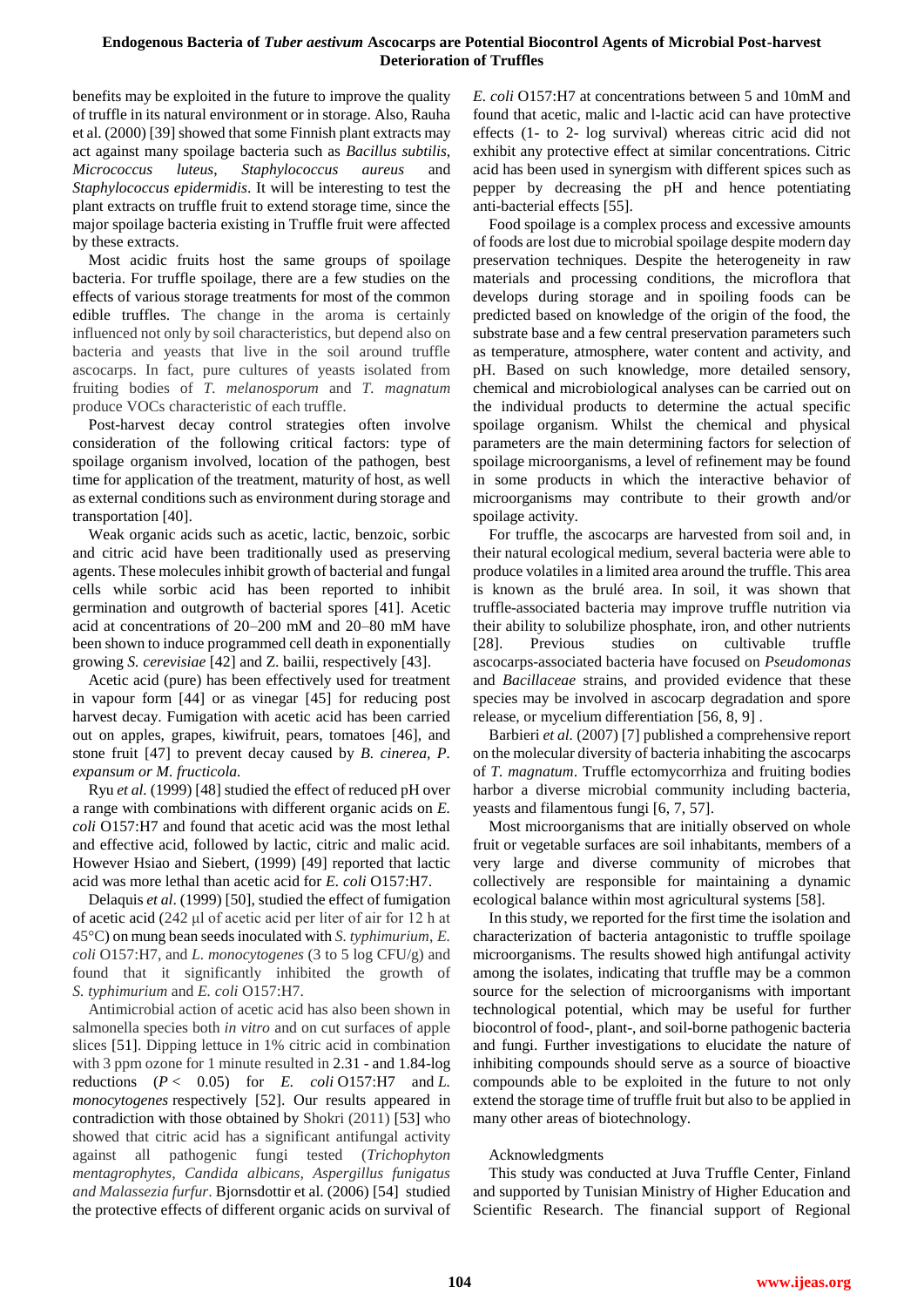Council of Southern Savo, Finland is appreciated and thanked. Authors are grateful for Mr. Antti kinnunen for administrative service and Mrs. Heli Valtonen for her technical assistance.

# **Conflict of interest**

All authors disclosed any actual or potential conflict of interest including any financial, personal or other relationships with other people or organizations

#### **REFERENCES**

- [1] Hall IR, Yun W, Amicucci A (2003) Cultivation of edible ectomycorrhizal mushrooms. Trends Biotechnol 21:433–438.
- [2] Trappe JM. (1979) The odors families and genera of hypogenous Ascomycotina (Truffles and their relatives) Mycotaxon 9: 237-340.
- [3] Harley, J. L. and Smith, S. E. (1983). Mycorrhizal Symbiosis. Academic Press, New York.
- [4] Peterson, R.L. and Bonfante, P. 1994. Comparative structure of vesicular-arbuscular mycorrhizas and ectomycorrhizas. Plant and Soil 159:79-88.
- [5] Duponnois R, Garbaye J (1992). Application des BAM (bactéries auxiliaires de la mycorhization) à l'inoculation du Douglas par Laccaria laccata S238 en pépinière forestière. Revue Forestière Française 44:491-500.
- [6] Barbieri, E., Bertini, L., Rossi, I., Ceccaroli, P., Saltarelli, R., Guidi, C.,et al. (2005). New evidence for bacterial diversity in the ascoma of ectomycorrhizal fungus Tuber borchii Vittad. FEMS Microbiology Letters, 247, 23–35.
- [7] Barbieri, E., Guidi, C., Bertaux, J., Frey-Klett, P., Garbaye, J., Ceccaroli,cP., et al. (2007). Occurrence and diversity of bacterial communities incTuber magnatum during truffle maturation. Environmental Microbiology, c9, 2234–2246.
- [8] Citterio B, Cardoni P, Potenza L, Amicucci A, Stocchi V, Gola G, et al. 1995. Isolation of bacteria from sporocarps of Tuber magnatum Pico, Tuber borchii Vitt. and Tuber maculatum Vitt. Identification and biochemical characterization. In: Stocchi V, Bonfante P, Nuti MP, editors. Biotechnology of ectomycorrhizae. Plenum Press: New York; p. 241-8.
- [9] Sbrana C, Agnolucci M, Bedini S, Filippi C, Lepera A, Toffanin A, Giovannetti M, Nuti MP. 2002 Diversity of culturable bacteria populations associated to Tuber borchii ectomycorrhizas and their activity on T. borchii mycelial growth. FEMS Microbiol Lett;2:195-201.
- [10] Ben Romdhane, I., Saidi, N., Deshaware, S. and Shamekh, S. (2015) Sanitizing Method Effects on Depending-Culture Microorganisms in Tuber aestivium. Advances in Microbiology, 5, 425-432.http://dx.doi.org/10.4236/10.4236/aim.2015.56043.
- [11] Riousset L, Riousset G, Chevalier G, Bardet MC. 2001. Truffes d'Europe et de Chine. Paris: Institut National de la Recherche Agronomique.
- [12] Bertault, G., Raymond, M., Berthomieu, A., Callot, G. et al (1998). Trifling variation in truffles. Nature, 394: 734–734, 10.1038/29428.
- [13] Diaz P, Ibanez E, Senorans FJ, Reglero G. 2003. Truffle aroma characterization by headspace solid-phase microextraction. Journal of Chromatography A 1017: 207–214.
- [14] Mello A., Ding G-C, Piceno YM., Napoli C., Tom L. M., DeSantis T. Z., Andersen G.L., , K. Smalla,2 and P. Bonfante. (2013) Truffle Brûlés Have an Impact on the Diversity of Soil Bacterial Communities. PLoS One.; 8(4): e61945. doi: 10.1371/journal.pone.0061945.
- [15] Yam KL, Lee DS. 1995. Design of modified atmosphere packaging for produce. In: Ro1y ML, editor. Active food packaging. London:Blackie Academic and Professional. pp. 107-115.
- [16] Fonseca, S.C., Oliveira, F.A.R., Frias, J.M., Brecht, J.K., Chau, K.V., 2002. Modelling respiration rate of shredded Galega kale for development of modified atmosphere packaging. Journal of Food Engineering 54 (4), 299–307.
- [17] Rivera CS, Blanco D, Salvador ML, Venturini ME (2010) Shelf-life extention of fresh Tuber aestivum and Tuber melanosporum truffles by modified atmosphere packaging with micro-perforated film. J Food Sci 75:225-233.
- [18] Chand-Goyal T, Spotts RA, 1996. Enumeration of bacterial and yeast colonists of apple fruits and identification of epiphytic yeasts on pear fruits in the Pacific Northwest United States. Microbiological Research, (1996) 151: 427-432.
- [19] Bergey's Manual of Systematic Bacteriology. 1984 USA Identification flow charts 1 Bergey's Manual of Determinative Bacteriology. http://www.uiweb.uidaho.edu/micro\_biology/250/IDFlowcharts.pdf
- [20] Brugge, T. (1977). Prey selection of weasel, stoat and polecat in relation to sex and size. Lutra 19: 39- 49.
- [21] Kordowska-Wiater, M., Kubik-Komar, A. and Targoński, Z. (2012) Optimization of arabitol production by karyoductant SP-K7 of S. cerevisiae V30 and P. stipitis CCY 39501 using response surface methodology. Pol J Microbiol 61, 291–297.
- [22] Kruzselyi D. and J. Vetter (2014) Complex chemical evaluation of the summer truffle (Tuber aestivum Vittadini) fruit bodies Journal of Applied Botany and Food Quality 87, 291 - 295.
- [23] Kwon J., Kang, S., Kim, J., and Park, C. (2001). Rhizopus soft root on cherry Tomato caused by Rhizopus stolonifer in Korea. Mycology 29 (3): 176-178.
- [24] Taniwaki M.H., Pitt J.I., Teixeira A.A., Iamanaka, B.T. 2003. The source of ochratoxin A in Brazilian coffee and its formation in relation to processing methods. International Journal of Food Microbiology, 82:173-179.
- [25] Abarca M.L., Bragulat, M.R., Castella G. and Cabanes F.J. 1994. Ochratoxin A production by strains of Aspergillus niger var. niger. Appl. Environ. Microbiol. 60: 2650-2652.
- [26] Batista LR., Chalfoun S.M., Prado G., Schwan R.F. and Wheals A.E. 2003. Toxigenic fungi associated with processed (green) coffee beans (Coffea arabica L.). Int. J. Food Microbiol. 85: 293-300.
- [27] Casida L. E. (1980). Death of micrococcus luteus in soil. App. Environ. Microbiol. 39. 1031-1034.
- [28] Pavic A., Stankovic S., Saljnikov E., Kruger D. , Buscot F., Tarkka M., Marjanovic Z. 2013 Actinobacteria may influence white truffle (Tuber magnatum Pico) nutrition, ascocarp degradation and interactions with other soil fungi Fungal Ecology 6: 527-538. http://dx.doi.org/10.1016/j.funeco.2013.05.006.
- [29] Van Bruggen AHC, Jochimsen K, Brown PR 1990 Rhizomonas suberifaciens gen. nov, the causal agent of corky root of lettuce. Int J Syst Bacterio/, 40:175-188.
- [30] Berg G, Ballin G 1994 Bacterial antagonists to Verticillium dahliae his Kleb. J Phytopatho1, 141:99-110.
- [31] Turnbull, P. (1997) The role of Bacillus genus in infection. Culture 18, 5-8.
- [32] Johnson, C.T, Lupson, G.R. and Lawrence, K.E. 1994. The bovine placentome in bacterial and mycotic abortions. Vet. Rec. 134, 263-266.
- [33] Saidi N., Kouki S., M'hiri F., Hajlaoui M.R., Mahrouk M., Ouzari H., Jedidi N., Hassen A. (2009). Characterization and selection of Bacillus sp. Strains, effective biocontrol agents against Fusarium oxysporum f.sp.radicis-lycopercisi, the causal agent of Fusarium crown and root root rot in tomato. Annals of Microbiology. 59 (2) 191-198.
- [34] Misra HS, Rajpurohit YS and Khairnar NP 2012 Pyrroloquinoline-quinone and its versatile roles in biological processes. J. Biosci. 37 313–325.
- [35] Koo SY, Cho KS (2009). Isolation and Characterization of a Plant Growth-Promoting Rhizobacterium Serratia sp. SY5. J. Microbiol. Biotechnol. 19: 1431-1438.
- [36] Barnawal, D., Bharti N., Maji D., Chanotiya C.S., Kaira A. 2012 1-Aminocyclopropane-1-carboxylic acid (ACC) deaminase-containing rhizobacteria protectOcimum sanctum plants during waterlogging stress via reduced ethylene generation. Plant Physiol Biochem, 58, pp. 227–235.
- [37] Kokalis-BurelleN., 2002. Biological control of tomato diseases. Books in Soil, Plants and the Environment. Biological control of crop diseases: 225-262.
- [38] Dandurishvili N, Toklikishvili N, Ovadis M, Eliashvili P, Giorgobiani N, Keshelava R, et al. 2011. Broad-range antagonistic rhizobacteria Pseudomonas fluorescens and Serratia plymolithica suppress Agrobacterium crown-gall tumors on tomato plants. J. Applied Microbiol. 110: 341-352.
- [39] Rauha Jussi-Pekka, Remes Susanna, Heinonen Marina, Hopia Anu, Kahkonen Marja, Kujala Tytti, Pihlaja Kalevi, Vuorela Heikki, Vuorela Pia (2000) Antimicrobial effects of Finnish plant extracts containing flavonoids and other phenolic compounds International Journal of Food Microbiology 56 3–12.
- [40] Ogawa, J.M. and B.T. Manji. 1984. Control of postharvest diseases by chemical and physical means. In: H. Moline (ed) Postharvest Pathology of Fruits and Vegetables: Postharvest Losses in Perishable Crops. Univ. Calif., Agric. Exp. Sta., U.C. Bull. 1914 (Pub. NE-87), pp. 55-66.